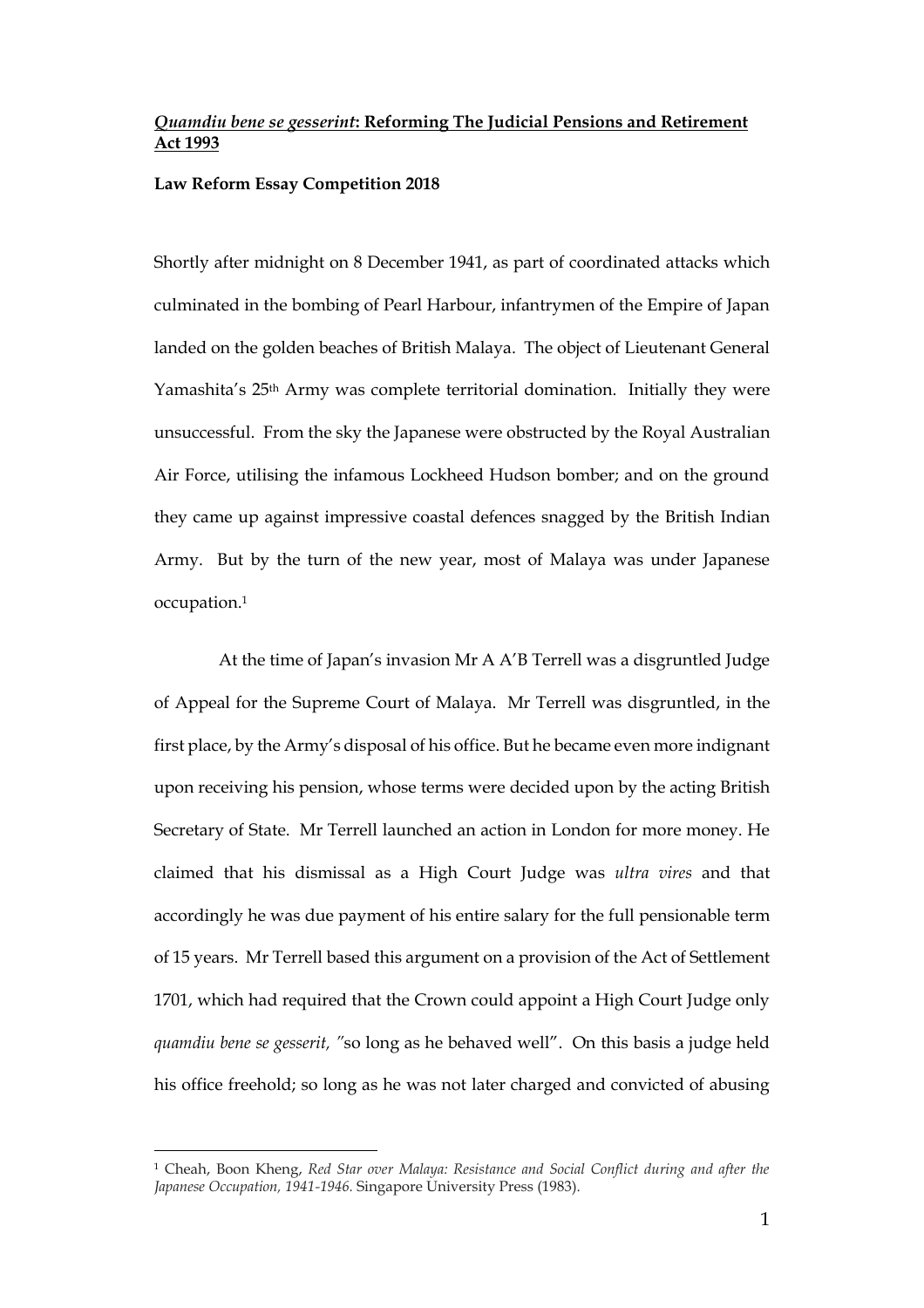his position. In practice this meant that only upon a petition by the Crown, before both Houses of Parliament, could a judge's letters patent be revoked. In failing to follow this procedure, Mr Terrell's argument ran, the Minister had acted beyond his power.

The issue came before the notorious Lord Chief Justice, Lord Goddard (whom Churchill affectionately referred to as "Lord God-damn"). <sup>2</sup> In his judgment, reported in *The Times* on 20 June 1953, Lord Goddard concluded that the irremovable status of a judge was not a governing principle of the British Imperial Constitution, "but exist[ed] only where it has been expressly enacted. The Act of Settlement ha[d] not been applied by legislation to Malaya; and, there, legally, the matter ends."<sup>3</sup>

Whilst Mr Terrell's claim faced an abrupt legal end, the tenure of judges has remained a germane issue to the present day. This has occurred most recently against a wider context of recruitment "crisis" in the senior judiciary. <sup>4</sup> The Supreme Court has faced nine vacancies during period 2017 to 2020, including filling the positions of President and Deputy President. <sup>5</sup> The Government has explained in its 2017 *Response to the House of Lords Constitution Committee's Report* that it was therefore considering whether there should be a change to the

<sup>2</sup> Lord Goddard had an interesting reputation. The first Lord Chief Justice appointed during a Labour government, and also the first to possess a law degree, he obtained the nickname's 'The Tiger', 'Justice in a jiffy'. See Bailey, Victor*, "*The Shadow of the Gallows: The Death Penalty and the British Labour Government, 1945–51." *Law and History Review 18,* No. 2 (2000). 3 'Tenure Of A Judge', 20 June 1953, *The Times of London.*

<sup>4</sup> As Lord Thomas wrote, "Significant difficulties remain in recruitment to the judiciary, in particular to the senior levels", Judiciary of England and Wales, *The Lord Chief Justice's Report,*  2017, p 10.

<sup>5</sup> Baroness Hale of Richmond, then Deputy President of the Supreme Court, explained there would be "nine vacancies over the next three years because some of us have the privilege of being able to continue until we are 75 and others are having to retire at 70, even though they are still at the height of their powers, which is a great shame". Annual oral evidence taken by the *House of Lords Constitutional Committee* on 29 March 2017 (Session 2016–17) Q 9 (Baroness Hale of Richmond, Deputy President of the Supreme Court).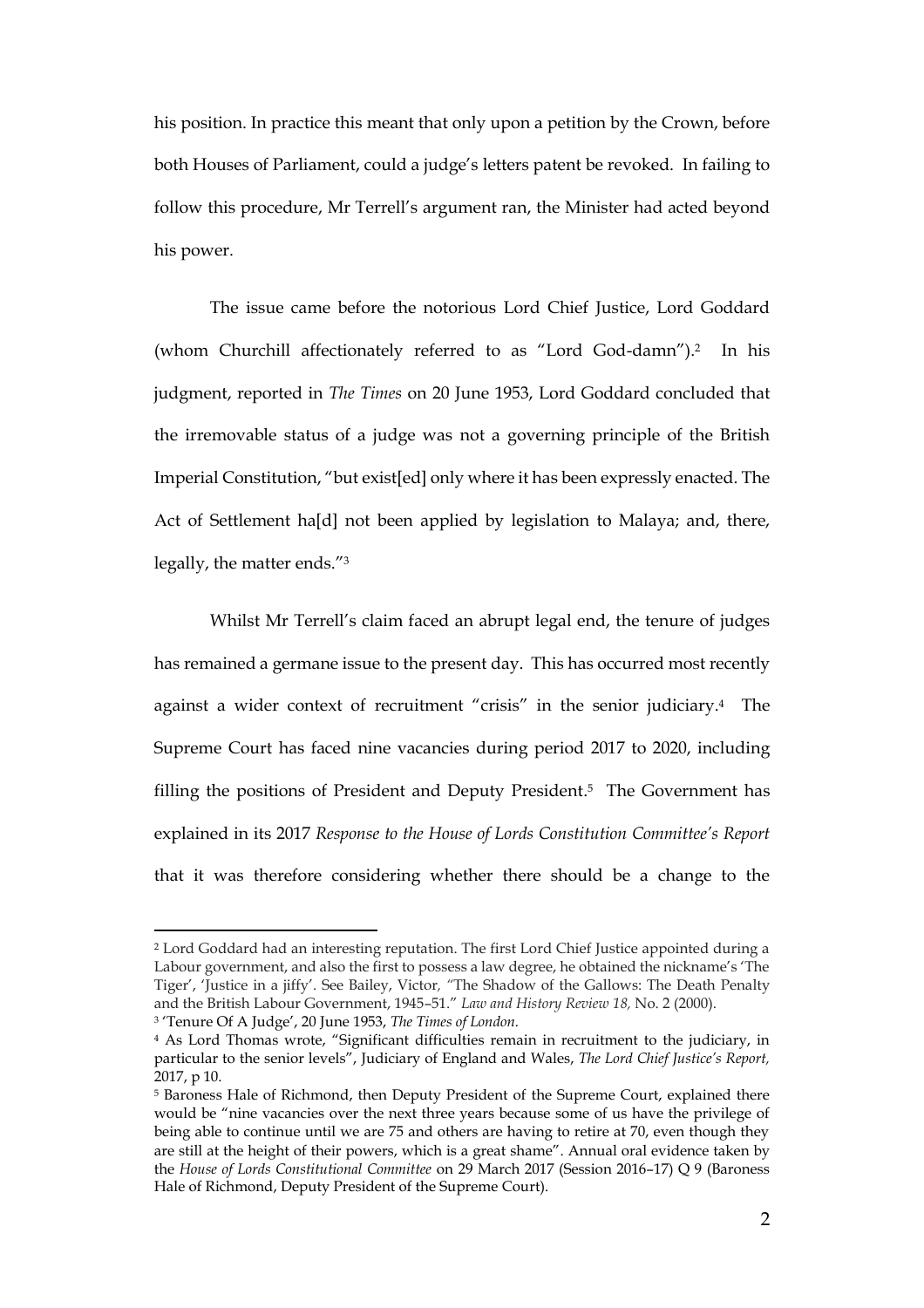mandatory retirement age.<sup>6</sup> The object of this essay is to provide a conspectus to the issue, and proffer several arguments for the necessary reform. This essay will maintain that the House of Lords Constitution Committee's recommendations<sup>7</sup> do not go far enough, and that the current Private Members Bill before the House of Commons should be amended to ameliorate the situation at the earliest juncture.

### **Relevant Legislation**

The nominal judicial retirement age is 70. This rule was introduced under the Judicial Pensions and Retirement Act 1993. Section 26, so far as relevant, provides:

# **" (1)… a person holding any of the offices for the time being specified in Schedule 5 to this Act…shall vacate that office on the day of which he attains the age of 70 or such lower age as may for the time be specified…"**

The act contains two important caveats to this rule. First, any judge appointed prior to the commencement of the relevant provisions on 31 March 1995 is not obliged to retire until 75.<sup>8</sup> As such, the current President of the United Kingdom Supreme Court, Baroness Hale of Richmond, is 73. Second, the 1993 Act also permits a judge to sit ad hoc after their retirement until the age of 75. The Supreme Court describes this as its 'Supplementary Panel'. The late Lord Toulson, for example, sat judicially following his retirement in September 2016 and gave dissenting judgment in the case of *FirstGroup Plc v Paulley*. 9

Parliament first introduced a compulsory retirement age for judges with the Judicial Pensions Act 1959. It abolished the old rule a judge held his<sup>10</sup> office

<sup>6</sup> Ministry of Justice, *Government Response to the House of Lord Constitution Committee's 7th Report of Session 2017-19,* December 2017, [22] – [28].

<sup>7</sup> *ibid*, at [45].

<sup>8</sup> Judicial Pensions and Retirement Act 1993 s.26(5).

<sup>&</sup>lt;sup>9</sup> [2017] UKSC 4; see <<u>http://ukscblog.com/obituary-lord-toulson/></u> [Last accessed 27 September 2018].

<sup>10</sup> And it was *his* office until Dame Elizabeth Lane's appointment to the County Court in 1962.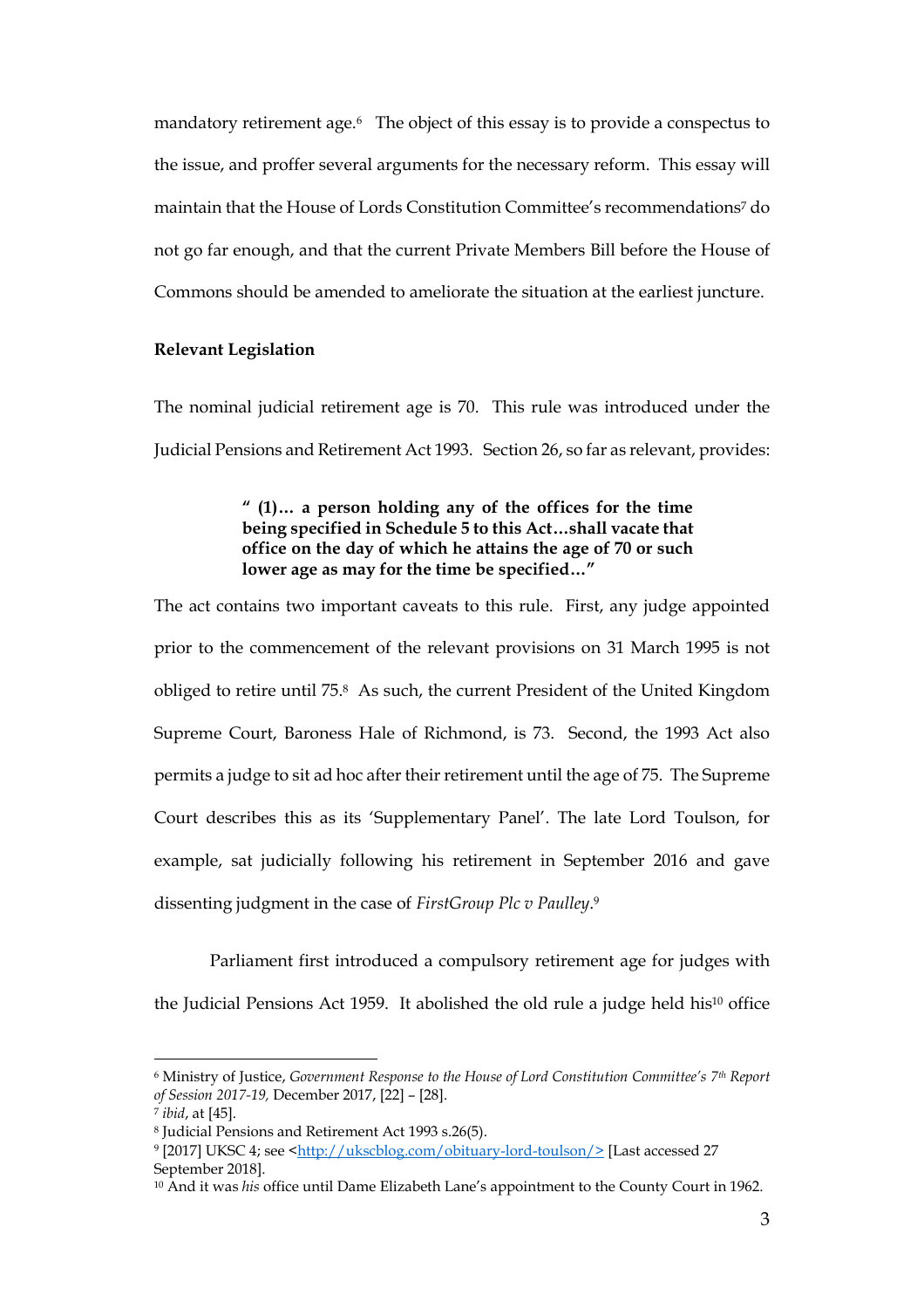*quamdiu bene se gesserint*, "so long as he behaved well", which Mr Terrell sought to rely upon. In fact the Act of Settlement 1701 was not the pronator of the rule. Judges had ostensibly held their royal warrants *quamdiu bene se gesserint* since Charles I's defeat in the Civil War. Charles I had acted according to an even older rule, that a judge held his office *durante bene placito*, "so long as it pleased the King". The conflict between these rules came to a head 40 years later under James II, in the infamous "Trial of the Seven Bishops". <sup>11</sup> In April 1688 James II ordered that his second *Declaration of Indulgence* should be republished and directed the bishops of the Church of England to facilitate the *Indulgence's* reading from every pulpit in the kingdom. The instrument itself, put broadly, suspended Protestant penal laws and in theory granted greater religious freedoms. But seven bishops, headed by the Primate William Sancroft, refused. They protested that the King's use of dispensation powers was an attempt to promote his minority religion of Catholicism. And on the whole the clergy obeyed their superiors, with the *Indulgence* going unread after Sunday mass. James II retorted by having the bishops put on trial for seditious libel. The decision immediately backfired. Popular opinion was against him. A week before the trial, as the bishops were rowed down the Thames towards the Tower for imprisonment, crowds lined the waterside to cheer them on.

On 15 June 1688 the trial began. Because the charge of seditious libel required answering whether the bishops had made untrue statements about the King's government, the trial shortly became one of the King's policy itself. If the bishops were found not guilty then the public would know their criticism of the

<sup>11</sup> Perhaps the most engaging narrative of these events is contained in G. R. Kesteven's *The Glorious Revolution of 1688.* Chatto & Windus, London, Studies in English History (1966), pp 67- 70.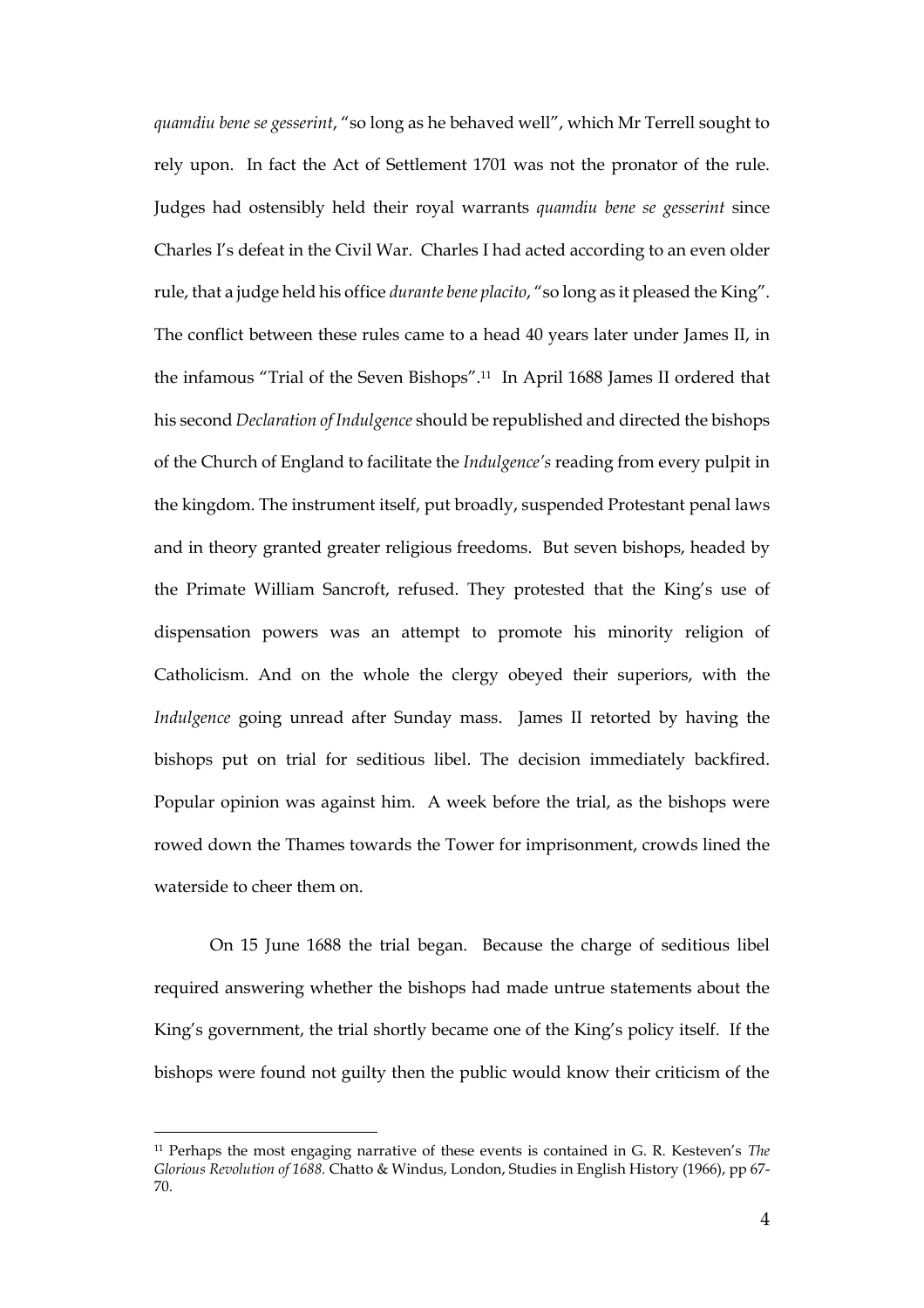Crown was justified. There was a tense atmosphere generated by the crowds inside and outside the court. Two of the judges openly disagreed with their brethren as to the indictment's merits. Then, after deliberating all night, a verdict of not guilty was returned in the morning for every bishop. James II's fury was palpable. He responded by having two judges from the case, Sir John Powell and Sir Richard Holloway, summarily dismissed. Their successors, as Holdsworth recorded in his *History of English Law,* thereby became "objects of contempt to the nation at large."<sup>12</sup>

The solution borne from these controversies thus lasted many hundreds of years. They were reinforced by George III in 1760 who abolished the ancillary rule that the judiciary was required to vacate their offices *en banc* upon the demise of the Crown.<sup>13</sup> Hence until 1953 a judge held his office freehold. The last judge to retire on this basis, though apocryphally said to be Lord Denning<sup>14</sup>, was in fact Lord Diplock who retired three years later in 1985.<sup>15</sup> It is now necessary, therefore, to turn to the substantive analysis of the current statutory scheme that replaced these old rules.

### **Analysis Of Reform**

 $\overline{a}$ 

There are broadly three classes of arguments which inform the logic of the current statutory scheme. These are (i) infirmity; (ii) judicial experience and diversity; (iii)

<sup>12</sup> Holdsworth, W.S., *A History of English Law,* Vol VI. p 510; available at <https://archive.org/stream/historyofenglish06holduoft> [Last accessed 27 September 2018]. <sup>13</sup> As Blackstone recorded in his *Commentaries on the Laws of England,* George III "looked upon the independence and uprightness of the judges, as essential to the impartial administration of justice; as one of the best securities of the rights and liberties of his subjects." (ed.) Wilfrid Prest, Vol I, Oxford University Press, (2016). p 172.

<sup>14</sup> See Heward, Edmund, *Lord Denning: A Biography.* Weidenfield and Nicloson, London (1990) pp 196-200, who claims as much.

<sup>15</sup> 'Lord Diplock: Obituary', *The Times of London,* 16 October 1985.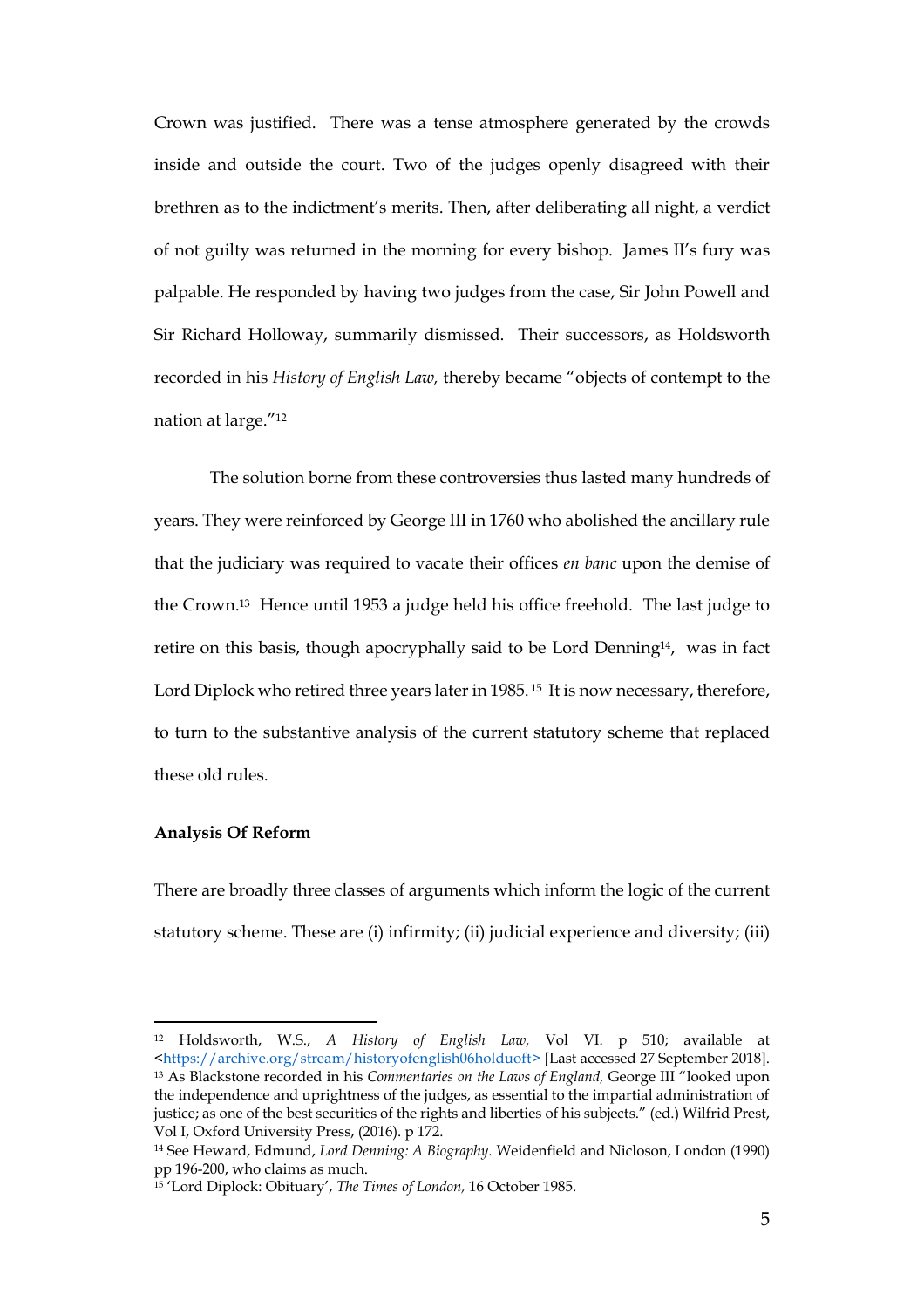constitutional issues. This essay will now dispose of these in turn, before turning to the proposed reform and its rationale.

(i) The first argument is the particularised concern of infirmity. This issue has obtained disproportionate influence in the present debate caused by the canonization of Lord Denning. For much of his late career Lord Denning expressed the view that he held every Christian virtue save resignation. <sup>16</sup> That these virtues were besmirched by *cause célèbre* remarks regarding black jurors, published in May 1982 in *What Next in the Law*, is well known.17 It is germane, however, that the question of judicial infirmity did not arise with Denning's foibles. In 1913 a *Royal Commission on Delay in the King's Bench Division* was established to take evidence on the question of whether freehold judges were decelerating the courts in their sage years. The Lord Chief Justice, Lord Alverstone, firmly rejected the *Commission's* remit of enquiry. He could only think of two instances of questionable infirmity, each of whom had amicably retired on his recommendation.<sup>18</sup> This concern has nonetheless benignly persisted to the present day, with the Government's 2017 *Response* reiterating that the current system "avoids the need for a system of individual assessment of health and capacity."<sup>19</sup>

<sup>16</sup> See Heward, Edmund, (n13), pp 200-202.

<sup>17</sup> 'If Only Lord Denning Had Died at 70', 7 March 1999, *The Independent,*  <https://www.independent.co.uk/voices/if-only-lord-denning-had-died-at-seventy-1079046.html> [Last accessed 27 September 2018]

<sup>18</sup> "A Retiring Age For Judges – Views of the Lord Chief Justice" *The Times,* 3 May 1913 <https://www.thetimes.co.uk/archive/article/1913-05-03/5/5>. It was most likely that the delay was a consequence of the lengthy Assizes judges were sent out to travel on: see Foxton, David *The Life of Thomas E. Scrutton* (2013) pp 153-4.

<sup>19</sup> Ministry of Justice, *Government Response to the House of Lord Constitution Committee's 7th Report of Session 2017-19,* December 2017, at [23].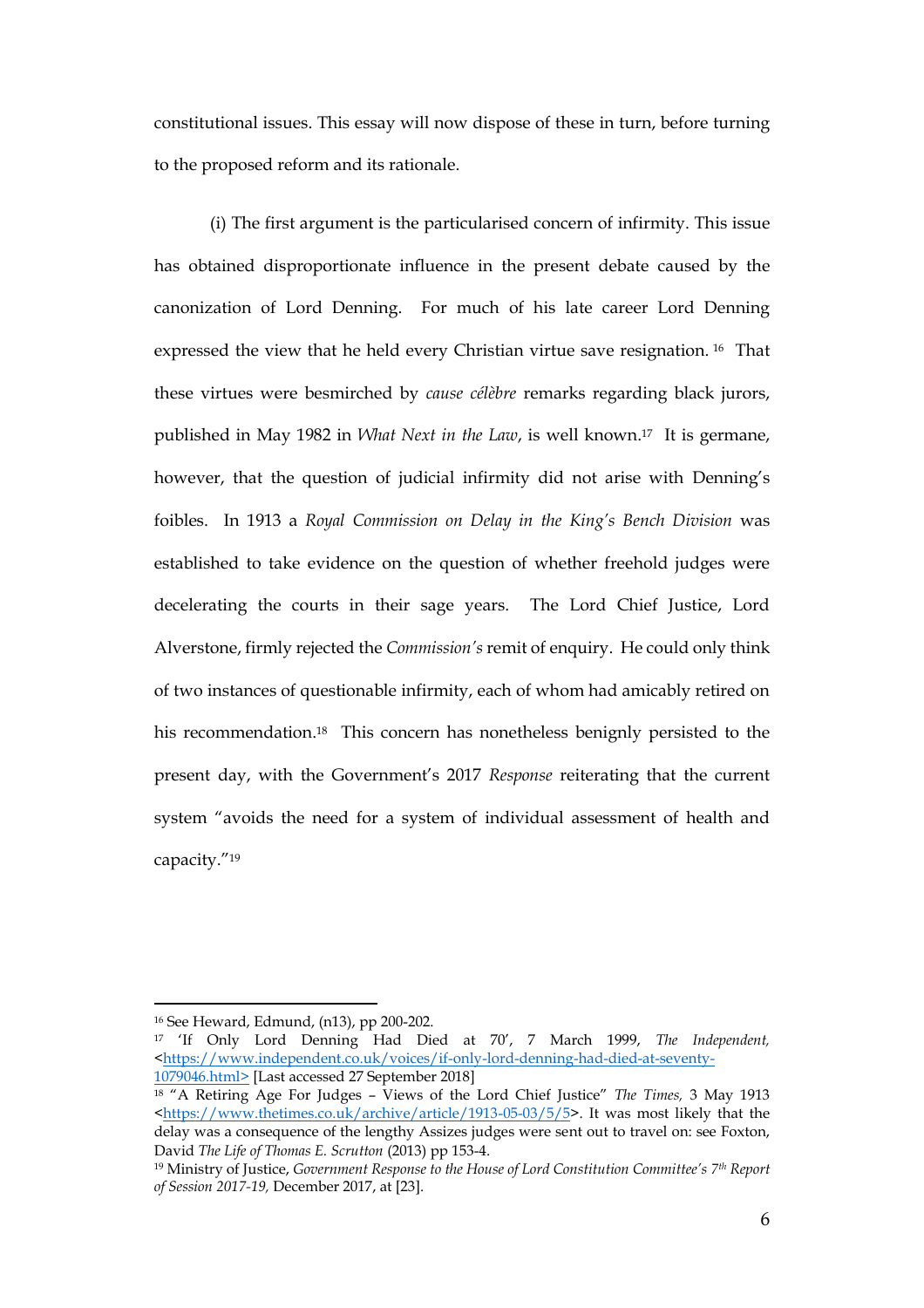There are two fatal objections to this concern. One is empirical, the other rational. The empirical objection is as follows. The rule as presently formulated is neither a necessary nor sufficient criterion for ensuring the health and performance of a particular judge. Judges, like any other human beings, deteriorate at a plurality of different rates. Individual assessments of health and capacity are always required. 7.1% of all persons over the age of 65 suffer from dementia.<sup>20</sup> There is therefore, on the balance of probabilities, a proportion of those *under* the current retirement age who already suffer from dementia, and a lion's share *over*  the age who do not. And whilst an individual's risk of developing dementia does indeed increase by roughly a half between the age of 65 and 80, there is no causal relation between the onset of amnesia and one's age. It follows that the present law cannot be empirically justified. 21

The logical objection is a corollary of this point. Grant for a moment the premise that barring older candidates is a proportionate means of achieving the legitimate aim of protecting the quality of an institution. It is pertinent to consider why the same should not apply by parity to political or public offices. Churchill retired as an MP at the age of 80. Lord Palmerston first became Prime Minister in 1855 at 70. Gladstone finally retired as Prime Minister at 84. One might respond that the judiciary is unique in having less control over infirm colleagues. But such an argument is a non-sequitur. The old rule of *quamdiu bene se gesserint* had provided control over infirm judges, albeit through a formal and public procedure

<sup>20</sup> Prince, Martin, et al, "Dementia UK: Update Second Edition report produced by King's College London and the London School of Economics for the Alzheimer's Society" (2014). <sup>21</sup> See *Commission v Hungary* [2012] C-286/12, on a reduction in the retirement age of 70 to 62 breaching EU equality law in this respect.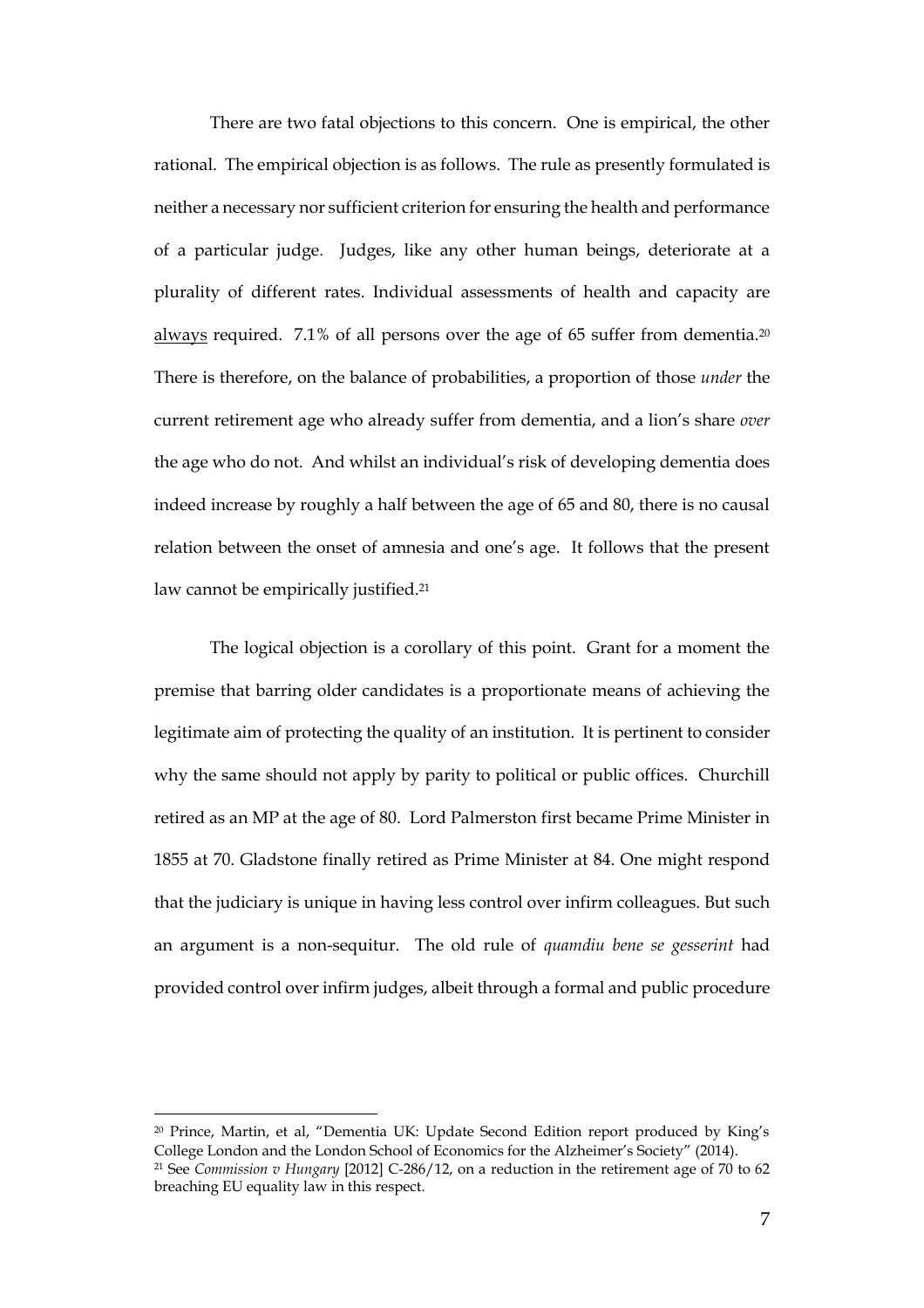(i.e. through both Houses). Infirmity is, however, a significantly serious concern, and therefore it was a correlative measure as a last resort.

(ii) The second challenge is having a "judiciary in tune with the times and capable of meeting [current] challenges". <sup>22</sup> These words of Baron Boateng, delivered whilst he was in the House of Commons as a member of the committee which reported on the 1993 Act, expressed frustration at the Government's rejection of having an even younger judicial retirement age of 65. Boateng viewed this as failing consumer and societal interests. The issue, therefore, is distinct from the parochial question of infirmity because it involves judicial experience and diversity.

The problem with the argument is that it is fallacious. The material evidence demonstrates the antithesis of the assertion, namely that there remains a substantive societal and commercial demand for experienced (not merely nominally healthy) judges. This point is most strongly evinced by the recent return of many judges to the field of arbitration and mediation: inter alia, Lord Mance, Lord Neuberger, Lord Hoffman, Lord Dyson, and Lord Thomas have all returned to chambers following their judicial retirement. If there remains a private demand for these distinguished individuals' services then this is *mutatis mutandis* a loss to the public upon their retirement.

Moreover, this public cost is compounded by two further dimensions. First, judges are forced to dilute the old convention (implied within the *Guide to* 

<sup>&</sup>lt;sup>22</sup> Boateng described the public and consumer interest as "perhaps the most important interest of all in judicial and legal services" *Hansard*, 15 February 1993, Vol 219, cc94-100. <https://api.parliament.uk/historic-hansard/commons/1993/feb/15/minor-andconsequential-amendments#S6CV0219P0\_19930215\_HOC\_412> [Last accessed 27 September 2018]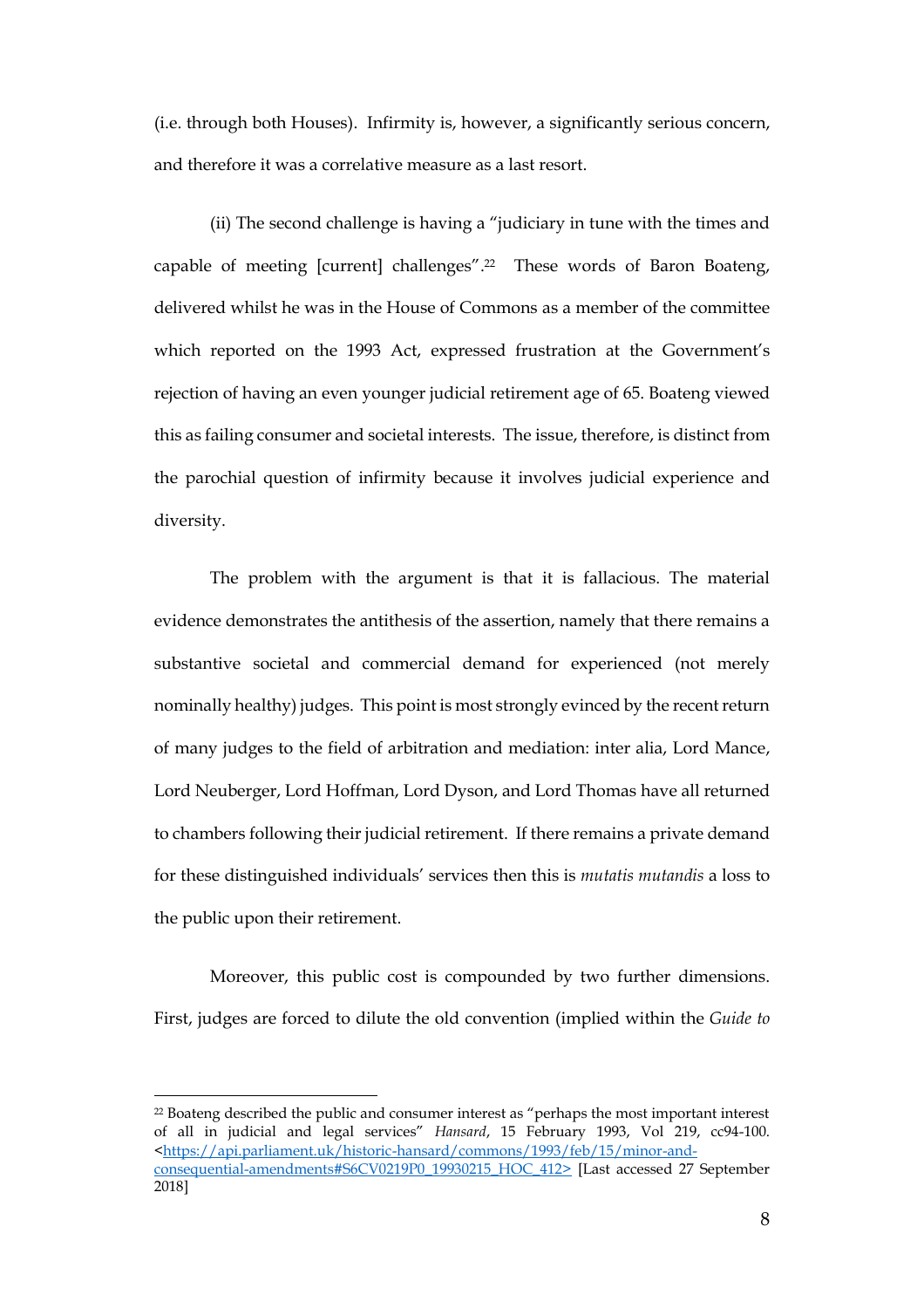*Judicial Conduct*) that English judges should not return to private practice.<sup>23</sup> The logic being that the question of whether a judge's decision was influenced by postretirement interests should never arise. Judicial independence is thereby preserved. Second, the loss of such experienced judges inflicts a further cost upon the common law as a heterogeneous system. As Coke put it in *Calvin's Case* (1608), the integrity of the common law is the existence of a judge's "artificial reason", whereby we "are but of yesterday (and therefore had need of the wisdom of those that were before us) and had been ignorant (if we had no received light and knowledge from our forefathers)".24 This romantic notion contains an important kernel of truth: as an inductive system the common law's utility is a function of the wisdom and experience of the judges who expound it. The judge's professional skill is to synthesise the complex stock of vicarious experience built upon innumerable human disputes which forms the common law. Premature retirement can thereby do unquantifiable damage to the system's evolution as a result.

One might argue in response that this is overcome by having a wider (rather than deeper) repository of experience, achieved through greater diversity. This would be correct if one could grant the premise that the 1993 Act has increased diversity. But again, the evidence fails to support this notion. As Lord Woolf conceded in 2017, "the hope that the [retirement age] change might increase diversity has not happened."<sup>25</sup> Increasing the retirement age merely serves to

<sup>23</sup> Courts and Tribunals Judiciary, *Guide to Judicial Conduct,* 2018, p15. <https://www.judiciary.uk/wp-content/uploads/2016/07/judicial-conduct-v2018-final-2.pdf> [Last accessed 27 September 2018].

<sup>&</sup>lt;sup>24</sup> Coke in Cromartie, Alan, *The Constitutionalist Revolution: An Essay on the History of England, 1450-1642.* Cambridge University Press. (2006) p21.

<sup>25</sup> Lord Woolf, Letter to *The Times of London* 'Judicial Retirement Age Should Be Raised to 75' 31 March 2017 . <https://www.thetimes.co.uk/article/judicial-retirement-age-should-beraised-to-75-6d8z5th8z> [Last accessed 27 September 2018]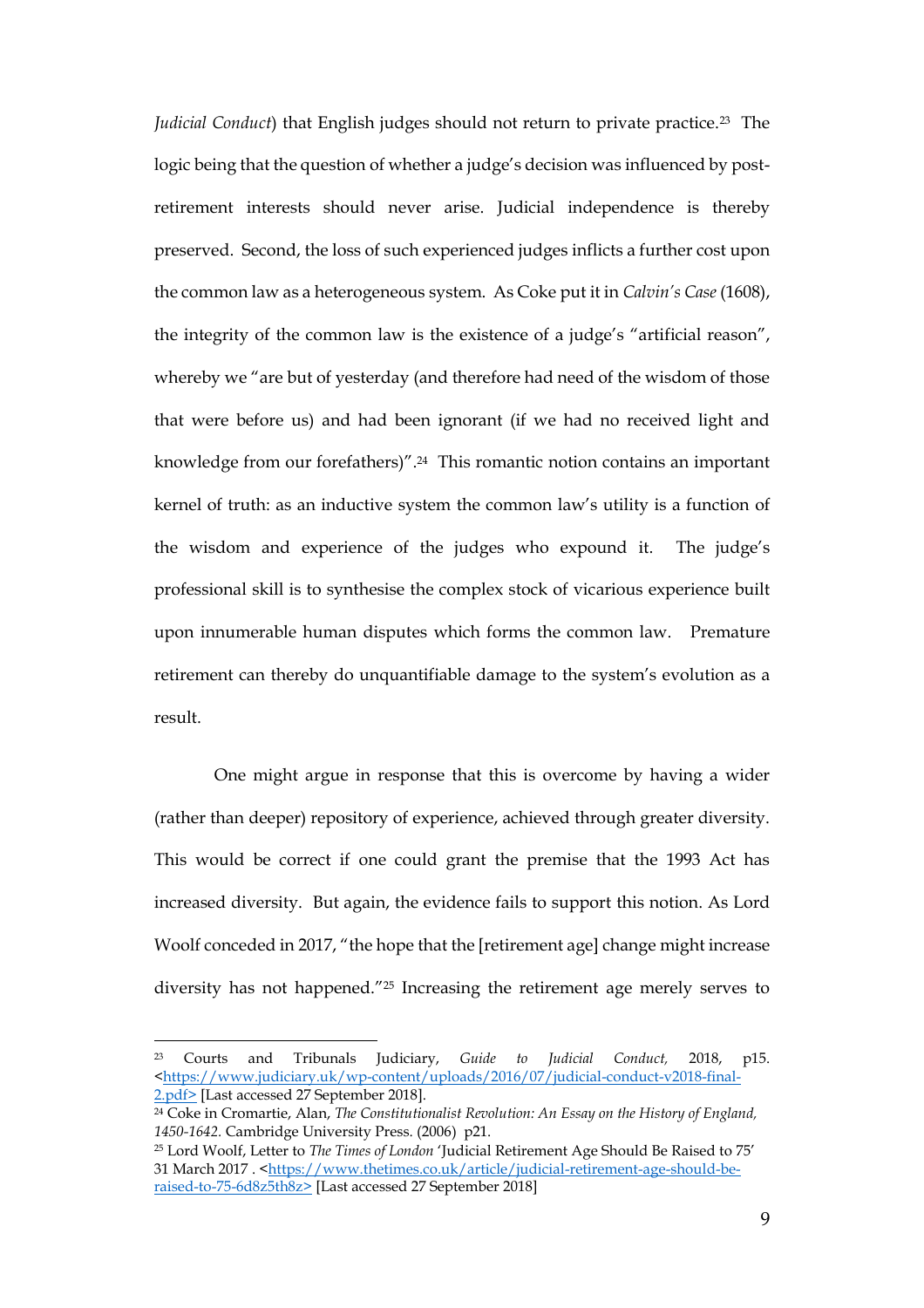increase the rate of judicial turnover itself. It does not address the first-order issues which prevent underrepresented groups from joining the judiciary (such as ingrained prejudice, insufficient child-care support, or a lack of information).

(iii) The third and final class of argument for retention of the 1993 Act has seldom been discussed. Both the House of Lords Constitutional Committee and the Government have failed to consider it. The adjunct position of constitutional issues reflects, most reasonably, a failure to understand the provenance of the 1993 Act. The 1993 Act is frequently viewed as an afterthought to pension reforms. But the causes were more than this. As Lord Mackay of Clashfern, the then Lord Chancellor, explained: "I felt that the system — which required the Lord Chancellor to speak to any judge who was in failing health and ask him or her to retire — was not compatible with judicial independence."<sup>26</sup> Concern over the separation of powers was a reasonable justification for introduction of the 1993 Act.

However, the present situation is far removed. Section 7 of the Constitutional Reform Act 2005 transferred the headship of the judiciary of England and Wales from the Lord Chancellor to the Lord Chief Justice. It follows that Parliament should not, as a matter of principle, legislate ad hoc on the issue. Foremostly this is for the normative reason that it violates the separation of powers if the legislature is intermittently interfering with the judicial retirement age (for a recent example of why this is undesirable see the Law and Justice Party's reforms

<sup>26</sup> Letter, 'Judicial Retirement Age "Should Be Raised to 75"', 31 March 2017, *The Times of London,* <https://www.thetimes.co.uk/article/judicial-retirement-age-should-be-raised-to-75- 6d8z5th8z> [Last accessed: 27 September 2018].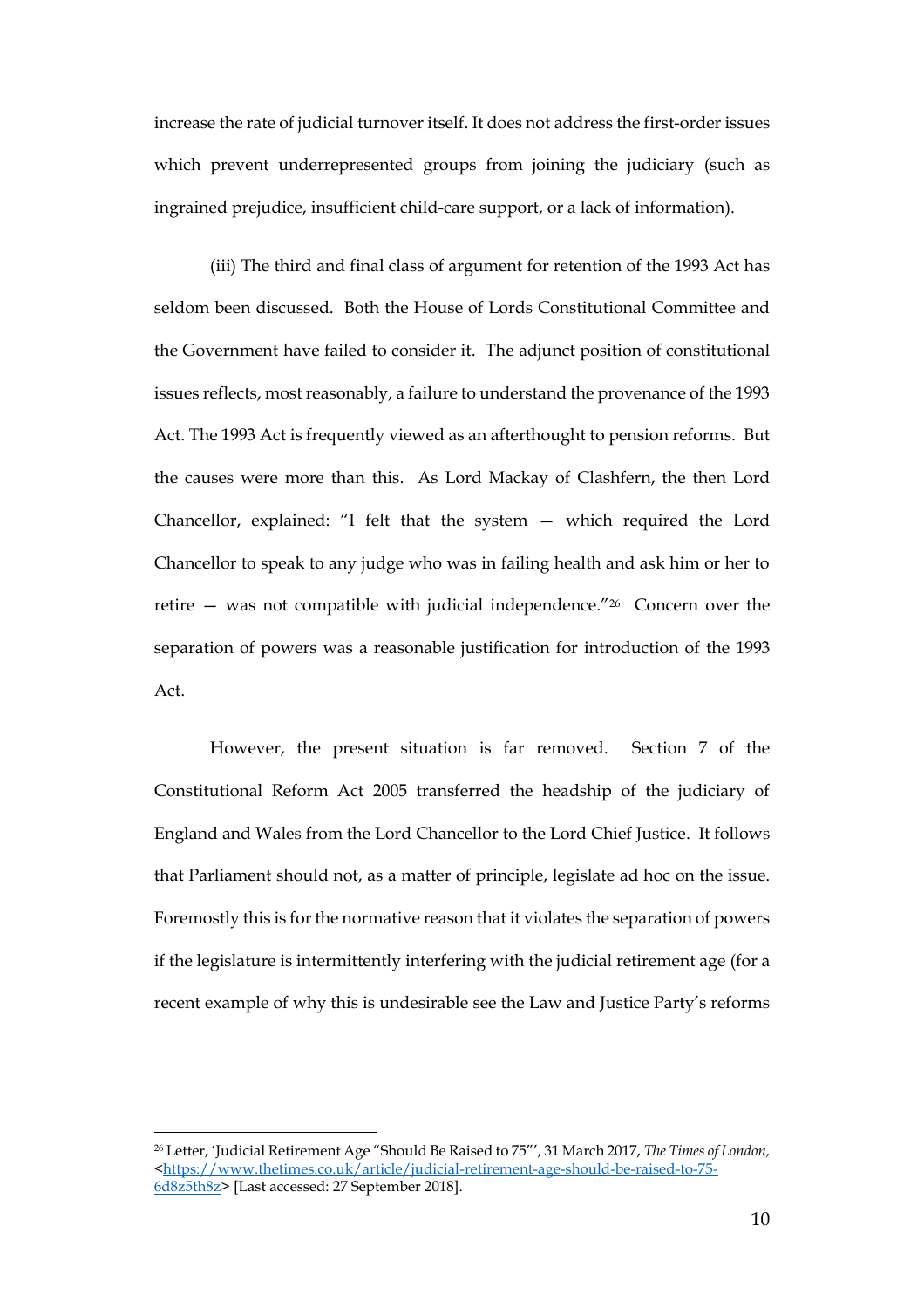of Poland's judiciary<sup>27</sup>). The Act of Settlement confronted this tension by giving discretion to the individual judge. Reflecting on this Montesquieu wrote in 1748 in *De L'esprit des Loix,* England was the "one nation in the world whose constitution has political liberty for its direct purpose". His Majesty's courts accordingly demanded a "*sang-froid*" of impartiality.<sup>28</sup> The 1959 and 1993 Acts were therefore an aberration in our constitution's long history, obviating one of the hallmarks of judicial independence.

One might argue in response that this will "politicise" judicial retirements, which is certainly a partisan issue in the United States. But, in the first place, the constitutional context is most distinct (judges have no *ultra vires* power to strike down an Act of Parliament)<sup>29</sup>; and, secondly, recent academic studies of judicial careers in the Supreme Court of Canada and House of Lords over 200 years evince that "judges either choose to stay as long as possible or retire for personal reasons."30 Politicisation in the US is principally an issue of appointments not retirement. Any reform should realise this, to which this essay now turns.

### **Proposal For Reform**

It follows from the preceding analysis that the current statutory scheme is neither practical, desirable nor useful. This raises the question as to what should replace it. My threefold suggestion is as follows. Parliament should amend Mr Chope's Judicial Appointments and Retirements (Age Limits) Bill<sup>31</sup> to provide:

<sup>27</sup> "Poland's top court steps up its challenge to judges being 'purged'" 2 August 2018, *Financial Times,*<https://www.ft.com/content/7965ad18-9658-11e8-b67b-b8205561c3fe> [Last accessed: 27 September 2018].

<sup>28</sup> Book VI, 3.

<sup>29</sup> See *Mortensen v Peters* [1906] 8 F (J) 93.

 $^{\rm 30}$  Tajuana Massie, Kirk A. Randazzo and Donald R. Songer, "The Politics of Judicial Retirement in Canada and the United Kingdom", *Journal of Law and Courts*, Vol. 2, No. 2 (2014), pp 273-299. <sup>31</sup> Due to receive its second reading in the House of Commons on 26 October 2018.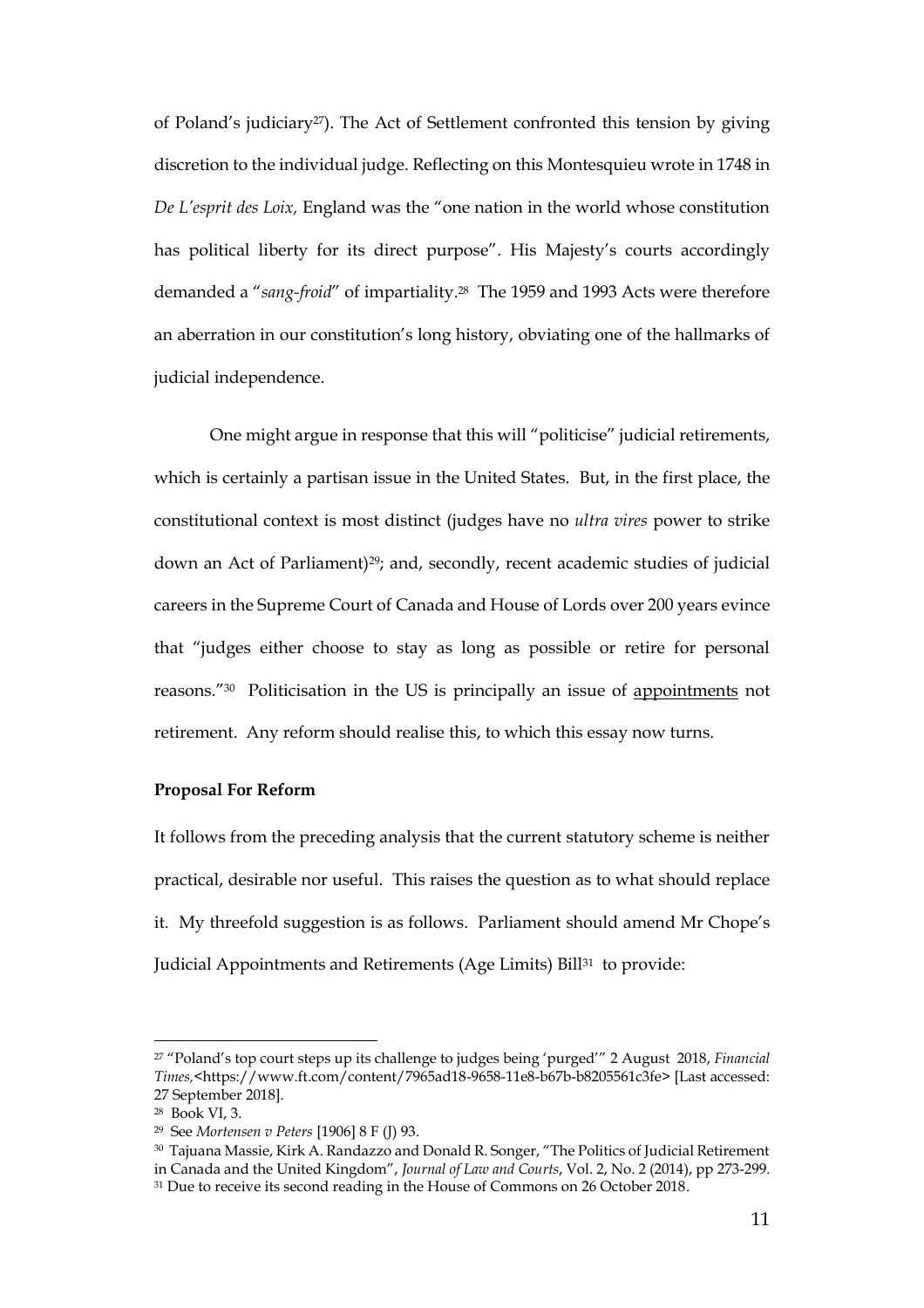- (i) Repeal of the relevant provisions of the 1993 Act;
- (ii) Raising of the statutory retirement age for first-instance judges to the age of 75 years; and
- (iii) Repeal of the statutory retirement age for appellate judges entirely.

There are several cogent reasons why this approach is superior to the current scheme. First, it overcomes the three objections detailed above (infirmity, experience, and constitutional). Second, it recognises the present crisis of recruitment within the senior judiciary<sup>32</sup> and avoids merely shifting this issue to other ranks. Thirdly, it confronts the institutional differences between different strata of the judiciary: appellate judges sit in minimum panels of three; firstinstance judges deal with a higher volume of cases which involve members of the public, such as directing juries, or observing the cross-examination of witnesses. Fourth, such an act would bolster the incentives within the judiciary by granting greater privileges to the higher tiers. Fifth, this proposal builds upon the proposal of the House of Lord's Constitutional Committee (raise retirement to 75), and is superior to the current provisions of Mr Chope's Bill (abolish the mandatory rule carte blanche). The proposed amendments therefore strike the necessary balance in this instance.

As such, whilst it is too late to amend the British Imperial Constitution to aid Mr Terrell, contemporary reform in this area should be forthrightly advanced. A short amendment would be practical, useful and desirable. As Titus exclaims in Shakespeare's *Titus Andronicus:*

**"Give me a staff of honour for mine age, But not a sceptre to control the world". <sup>33</sup>**

<sup>32</sup> Judiciary of England and Wales, *The Lord Chief Justice's Report* 2017, p 10.

<sup>33</sup> Act 1, Scene 1, Verse 7